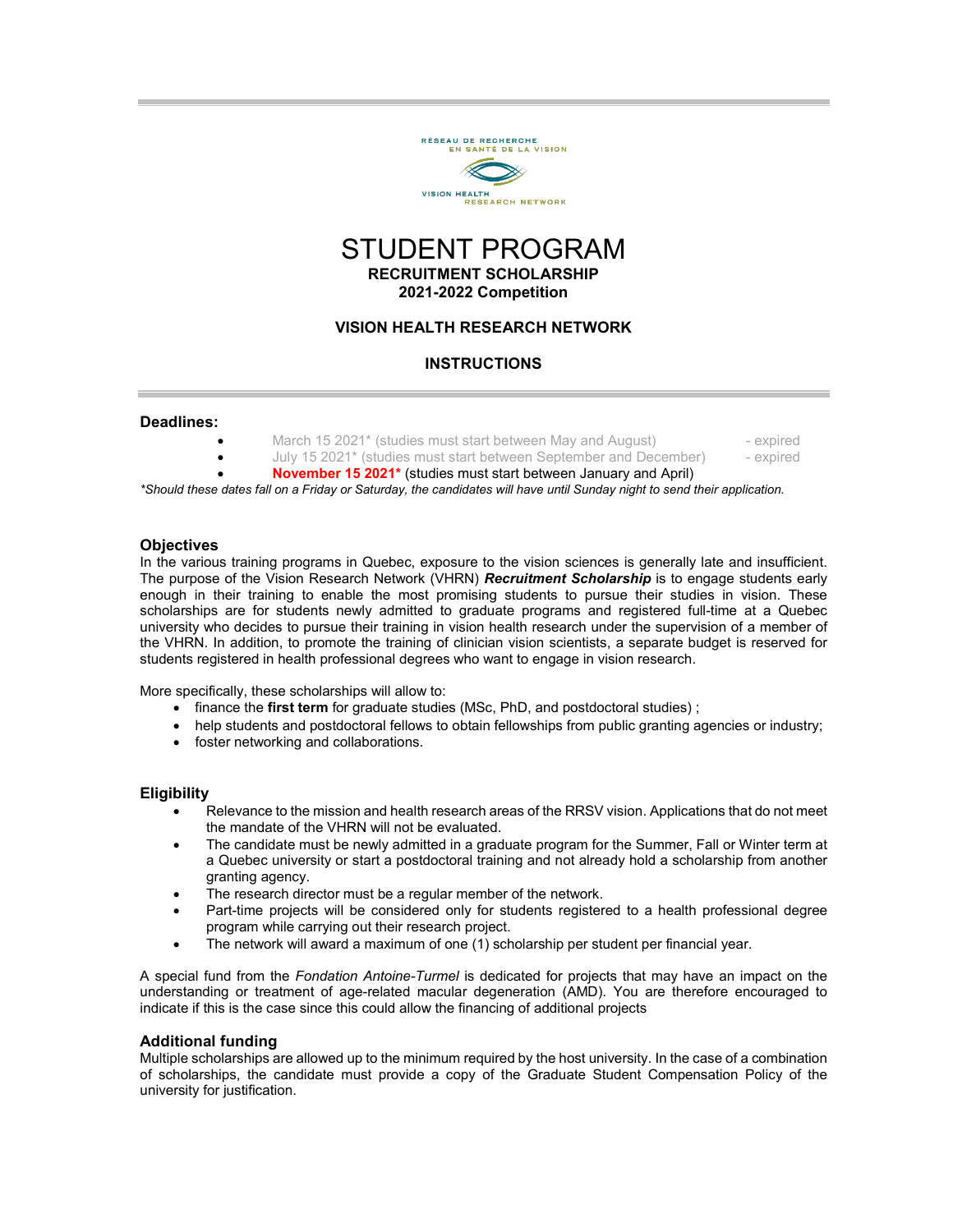### **Amount and number of awards**

- The amount of this scholarship is up to a maximum of **\$ 4,000** for MSc students, and up to **\$ 8,000** for PhD students and post-doctoral fellow.
- A total of \$48,000 per financial year (April 1<sup>st</sup> to March 31st) is reserved for this program, including a separate budget to fund students from health professional degree programs who wish to do research in vision.
- The number of scholarships per year is dependent on the number of applications received in each student categories and availability of funds.
- The host laboratory must complement the amount of this award to bring the student's salary to the minimum level specified by the department or the program.

#### **Evaluation criteria**

The application will be evaluated on the basis of the excellence of the candidate, the role and the supervision provided to the student, as well as the relevance of the project in relation to the objectives of the program.

### **Commitment**

Any recipient of a *Recruitment scholarship* award agrees to:

- Submit an application to the major granting agency training programs on the next competition closing date (if eligible);
- Acknowledge the support of the VHRN in each presentation (oral or poster) and publication resulting from the project for which he was awarded the scholarship by using one of the following wordings, according to the publication language and research project topic:
	- « Le Réseau de recherche en santé de la vision » or « The Vision Health Research Network » if the project is not related to AMD;
	- « La Fondation Antoine Turmel et le Réseau de recherche en santé de la vision » or « The *Fondation Antoine-Turmel* and The Vision Health Research Network » if it's a project related to AMD;
- Declare to the Network any additional awards received during the period funded by the Network;
- Present the results of the research project at the VHRN Annual meeting;
- Respond to the requests for follow-up sent by the VHRN in order to evaluate the efficiency of this program.

### **How to apply**

The applicant must go to the web link "**RECRUITMENT SCHOLARSHIP electronic form" [\(AVAILABLE ON THE](http://visionnetwork.ca/financement/recrutement/) [PROGRAM HOMEPAGE\)](http://visionnetwork.ca/financement/recrutement/)***,* complete the form and attach the appropriate documents:

- Full Application, following this order (**only one combined PDF Document**)
	- 1. **Justification** (Section 1)<br>2. **Letter of admission<sup>1</sup> to t**
	- 2. **Letter of admission<sup>1</sup>** to the university program or promise of employment for the postdoctoral fellow 3. **Completed transcripts** from all university degrees completed or in progress
	- 3. **Completed transcripts** from all university degrees completed or in progress
	- 4. Copy of the Graduate **Student Compensation Policy** of the university (if applicable)<br>5. **Canadian Common CV** in FRQS format including detailed contributions
	- 5. **[Canadian Common CV](https://ccv-cvc.ca/)** in FRQS format including **[detailed contributions](http://reseauvision.ca/wp-content/uploads/2021/07/directives_contributions_detaillees_frqs-2020.pdf)**
	- 6. **A letter from the supervisor** (and **co-supervisor** if applicable) stating that he or she agrees to supervise the student as part of the described project. This letter must also describe the objectives of the research project, the role of the student and the type of supervision provided to the student.

#### Students status update from the laboratory (**EXCEL Document**)

The candidate must ask his supervisor to provide him with this document. This is an **update of the monitoring of students in his laboratory who are or have been funded in the past by the VHRN** (studies in vision, success in scholarship competitions, graduation, and position held). Upon request, the VHRN will provide a copy of this document, which the researcher will only have to update. The candidate must attach this document to the form.

<sup>1</sup> A proof of "**admission process to the new program**" will also be accepted (ex: proof of enrollment, proof of transfer from MSc to PhD, etc.). A proof of student statut will be required for all recipients. Incomplete and / or non-compliant applications will be rejected.

### **For additional information, please contact:**

Vision Health Research Network (visionnetwork.ca) [reseau.vision@ircm.qc.ca](mailto:reseau.vision@ircm.qc.ca) Teleworking: 438-825-1425 IRCM's office: 514-987-5636 Réseau thématique soutenu par le

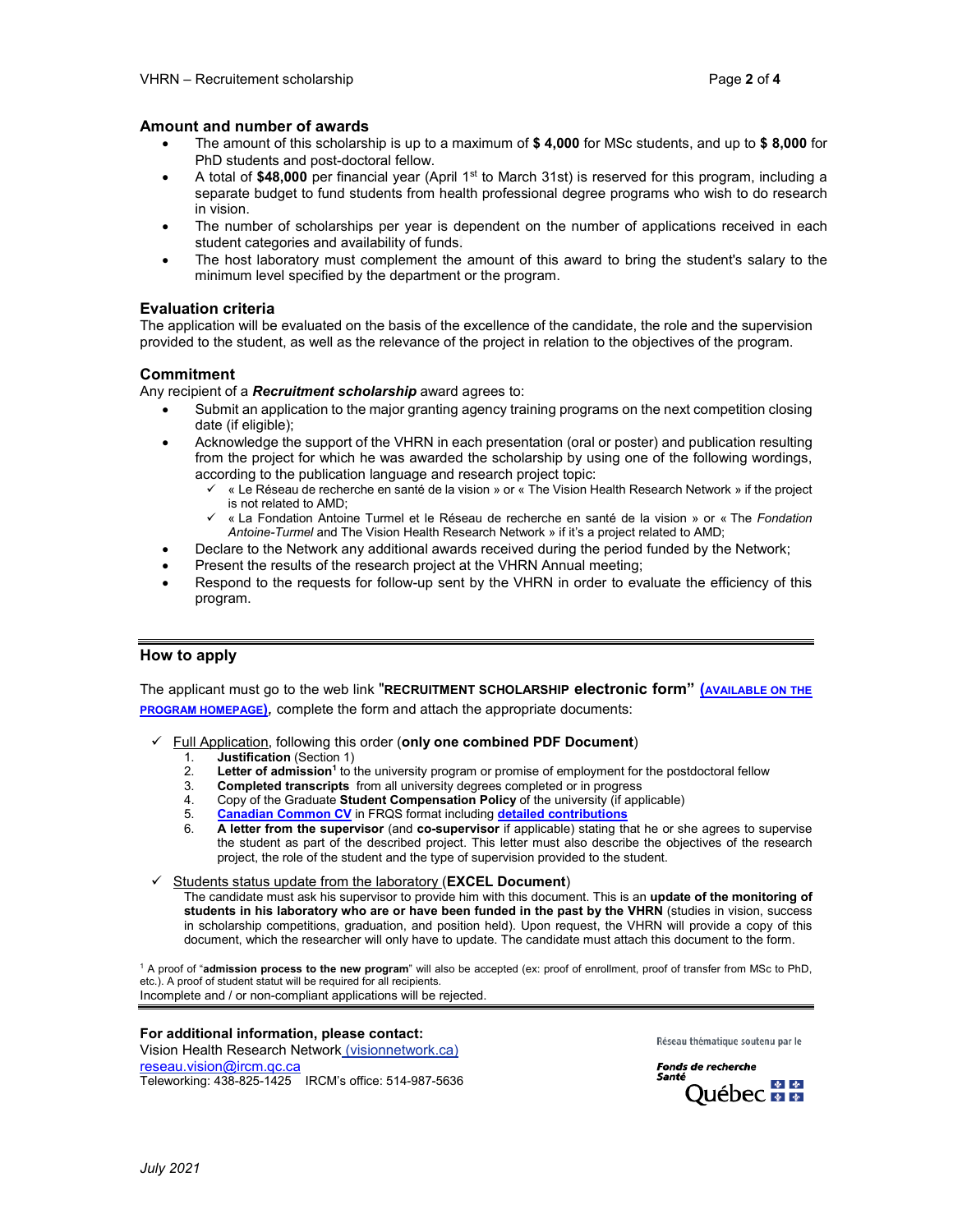

# **RECRUITMENT SCHOLARSHIP**

**2021-2022 Competition**

**ELECTRONIC FORM (for information only)**

### **STEP 1 - IDENTIFICATION**

| *Applicant:<br>Present degree:                                                                                   | First Name<br>Postdoctoral Fellow, resident/fellow                                                               | Last Name | Email<br>BSc student, MSc/MD-MSc/OD-MSc student, PhD/MD-PhD/OD-PhD student, MD student, |
|------------------------------------------------------------------------------------------------------------------|------------------------------------------------------------------------------------------------------------------|-----------|-----------------------------------------------------------------------------------------|
| For the $1st$ session of:                                                                                        | MSc/MD-MSc/OD-MSc, PhD/MD-PhD/OD-PhD, postdoctoral fellowship                                                    |           |                                                                                         |
| Type of research:                                                                                                | Discovery, clinical, translational (preclinical), epidemiology, knowledge transfer, technological<br>transfer    |           |                                                                                         |
| Study Program                                                                                                    |                                                                                                                  |           |                                                                                         |
| Affiliation:                                                                                                     | University, Research Center, Institute, etc.                                                                     |           |                                                                                         |
| *Supervisor:                                                                                                     | <b>First Name</b>                                                                                                | Last Name | Email                                                                                   |
| Co-Supervisor (if applicable): First Name                                                                        |                                                                                                                  | Last Name | Email                                                                                   |
| *Axis :                                                                                                          | Brain & perception, Cornea & Anterior Segment, Visual Impairment & Rehabilitation, Retina<br>& Posterior Segment |           |                                                                                         |
| *Could this project have an impact on the understanding and / or treatment of AMD?<br>No / Yes                   |                                                                                                                  |           |                                                                                         |
| *Does this project result from the use of a VHRN resource?                                                       |                                                                                                                  |           | No / Yes                                                                                |
| (Network Programs: Common Infrastructures, National and International Networking or other VHRN Student fundings) |                                                                                                                  |           |                                                                                         |
| *Project title related to this application: general title for your study project (MSc, PhD, fellowship, etc.)    |                                                                                                                  |           |                                                                                         |

*\*Mandatory*

**STEP 2 – SUPPORTING DOCUMENTS**

*Attach the Section 1 and additional documents to the electronic form in a single PDF (see previous page). Attach the Excel file (student update)*

Submit

*You will receive an email confirming your submission.*